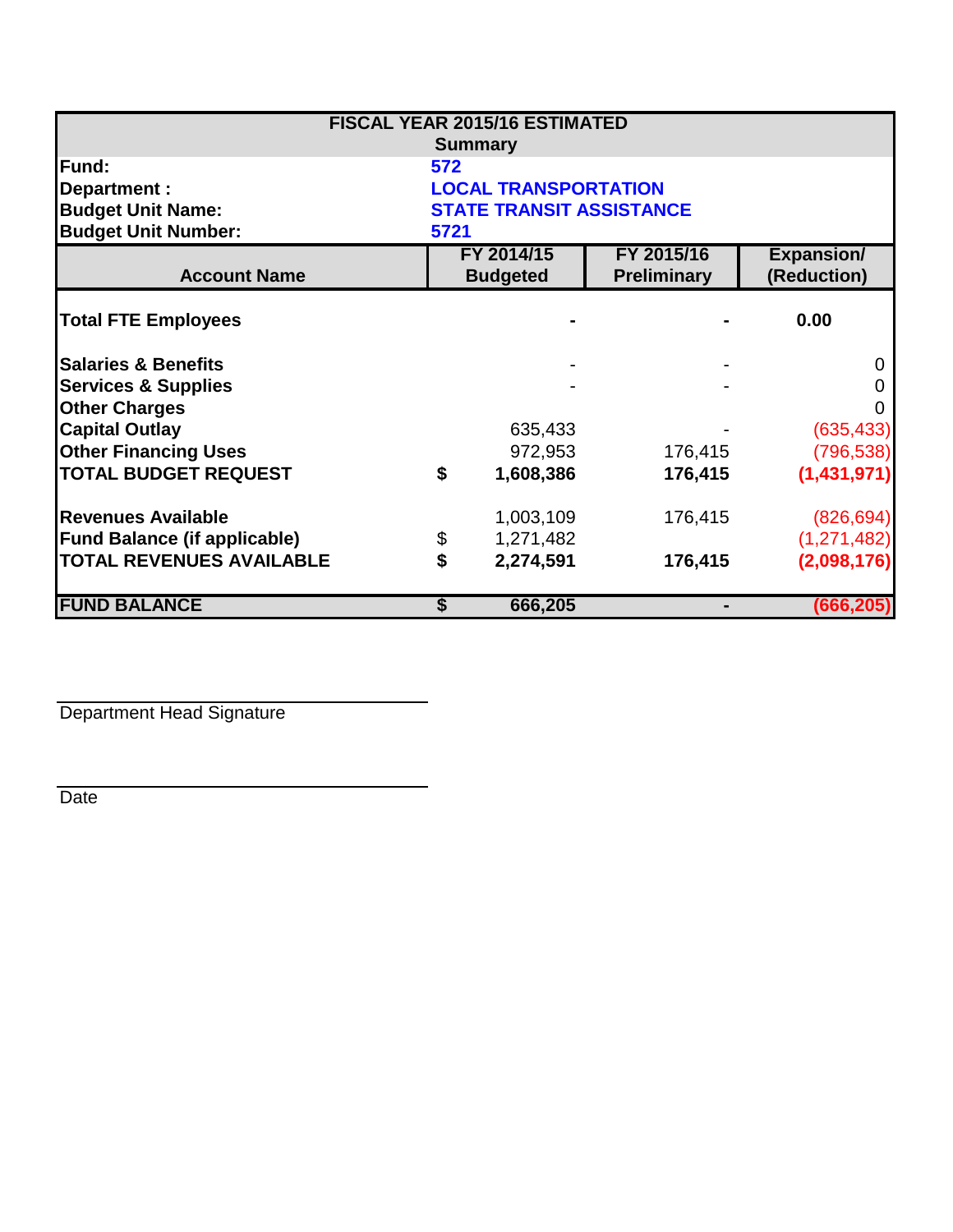## **FISCAL YEAR 2015/16 ESTIMATED REVENUES**

| <b>Budget Unit:</b><br>Fund:<br><b>Budget Unit #</b> | <b>LOCAL TRANSPORTATION FUND</b><br>572<br>5721                                                | Add description of all State and Federal revenues and<br>Operating Transfers In. Add lines if needed. |                              |                              |                              |                              |
|------------------------------------------------------|------------------------------------------------------------------------------------------------|-------------------------------------------------------------------------------------------------------|------------------------------|------------------------------|------------------------------|------------------------------|
| <b>Account</b>                                       | <b>Account Name</b>                                                                            | <b>Description</b>                                                                                    | FY 2012/13<br><b>ACTUALS</b> | FY 2013/14<br><b>ACTUALS</b> | FY 2014/15<br><b>FINAL</b>   | FY 2015/16<br><b>REQUEST</b> |
| 2003000<br>2003900<br>2006200<br>2006200<br>2006200  | <b>INTEREST</b><br>FAIR MKT VLU/INT REV ADJ<br>STATE - OTHER<br>STATE - OTHER<br>STATE - OTHER | State Transit Assistance (STA)<br>Cal EMA<br><b>PTMISEA</b>                                           | 237<br>25<br>201.950         | 713<br>(25)<br>1,394,697     | 175.055<br>90.468<br>737,586 | 176.415                      |
| <b>TOTAL</b>                                         |                                                                                                |                                                                                                       | 202,212                      | 1,395,385                    | 1,003,109                    | 176,415                      |

FUND BALANCE 0